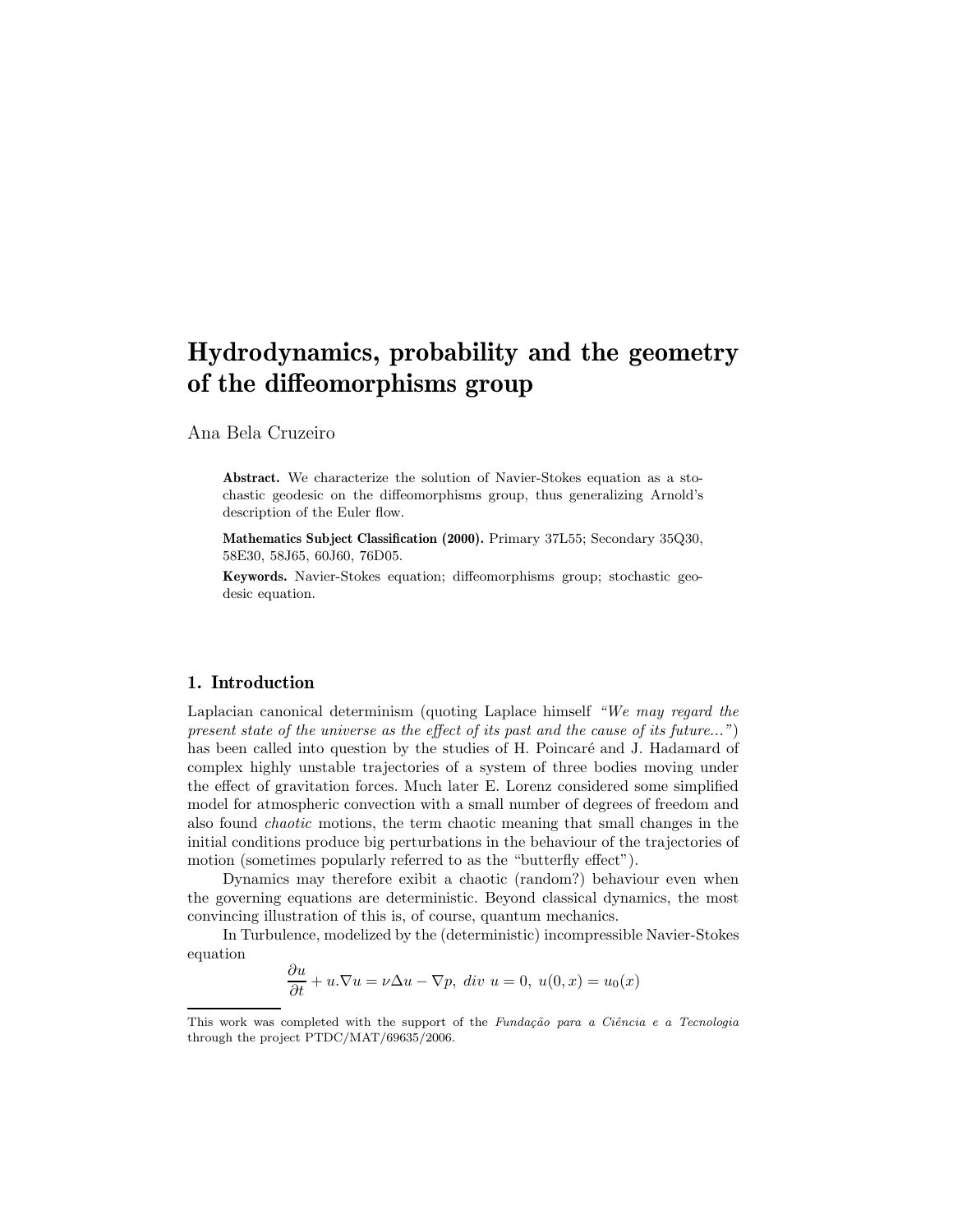with small viscosity coefficient  $\nu > 0$ , such classical chaotic phenomena really occur. On the other hand statistical effects also manifest themselves: they are called coherent structures (for example the Jupiter's red spot or Açores anticyclone). We refer to [15] for an interesting discussion of these problems.

There are various possible reasons to look for probabilistic content in Fluid Dynamics. The obvious observations that initial conditions are difficult to know precisely and that the observable computed in practice have to be statistical quantities points out to some statistical approach, found, for example, in works of Vishik, Fursikov, Foias, etc. ([10]).

One can of course add some noise to given deterministic systems and study the randomly perturbed ones: then the resulting properties depend on the chosen perturbation and these studies do not describe the chaotic behaviour of the deterministic equations themselves. These approaches have known an impressive development in the recent years.

The intrinsic instability of the hydrodynamical motions, more precisely those modeled by the Euler equations (the case where the viscosity is zero) was explained geometrically without using Probability theory by V. Arnold ([3]). In his famous paper Arnold showed that the solution of Euler equation

$$
\frac{\partial u}{\partial t} + u.\nabla u = -\nabla p, \ div u = 0
$$

corresponds to the velocity of a flow which is critical for the action functional

$$
S[g] = \frac{1}{2} \int ||\dot{g}(t)||_{L^2}^2 dt
$$

where  $q$  denote volume preserving diffeomorphisms of the underlying manifold. Accordingly Euler equation can be regarded as the geodesic equation for the  $L^2$  metric and one derives the instability of the motion strictly from geometrical arguments, namely from the negativity of some curvature of the space of diffeomorphisms. This is not in contradiction with the formation of the abovementionned coherent structures since Arnold describes the so-called Lagrangian flow, namely  $g_t(x)$  such that

$$
\partial_t g_t(x) = u(t, g_t(x))
$$

and not the usual *Eulerian* flow (of velocities). It seems that there is a kind of chaotic behaviour of the Lagrangian flow and a more predictable character of the Eulerian flow  $u(t,.)$ .

We note that this "principle" seems to apply as well to properties like ergodicity. Indeed, there are reasons to believe that the flow of velocities is ergodic (cf. [4] or a more recent discussion in [11]), invariant measures can be constructed (cf. [2] and references therein for the two-dimensional periodic case). On the other hand the Lagrangian flow is not ergodic; this has been proved in [7], for the periodic n-dimensional case.

The statistical effects observed in the evolution of the system are, on the other hand, related to the large number of degrees of freedom in presence, a situation quite distinct from the dynamical systems studied by Poincaré or Lorenz.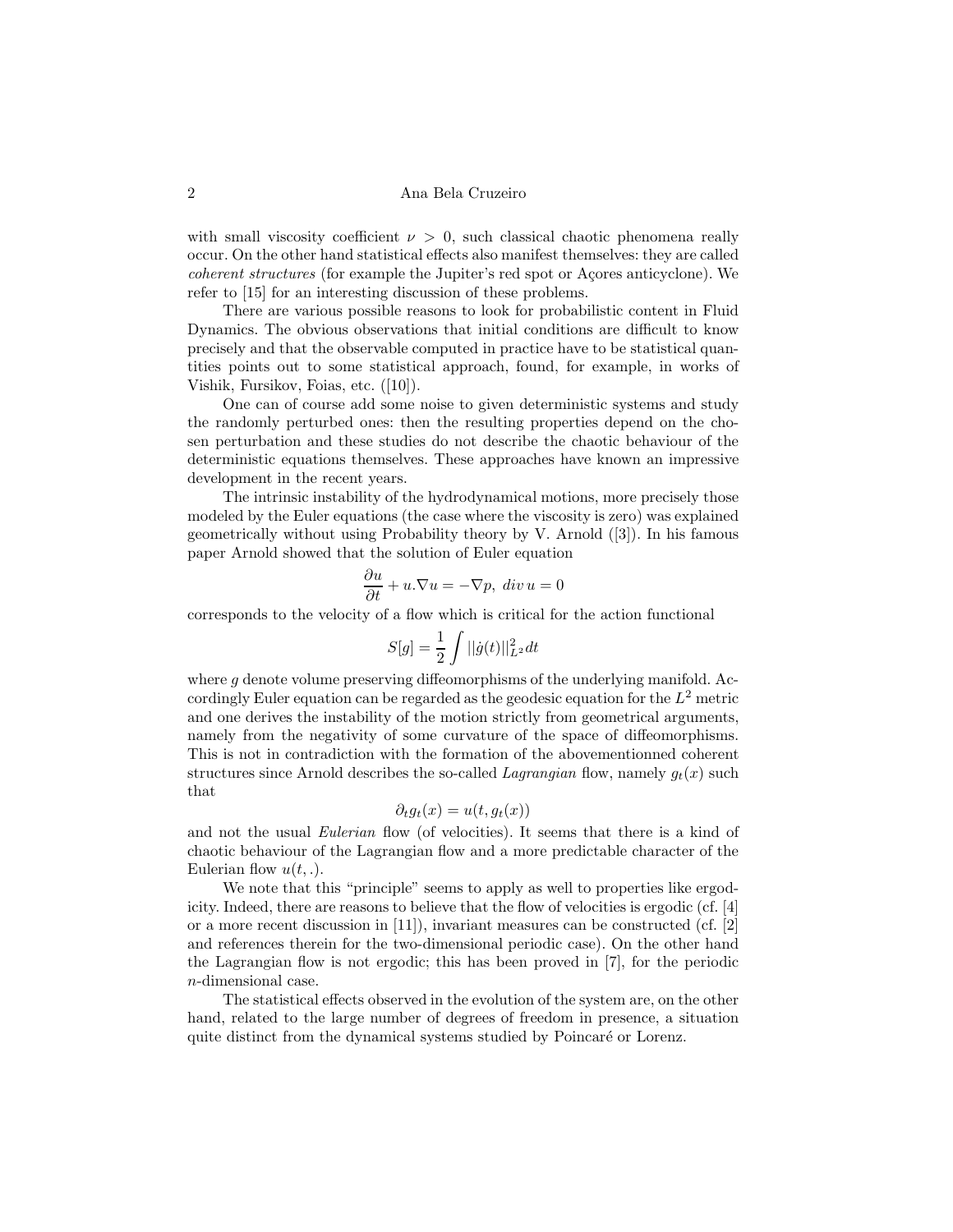Following an idea of Yasue etal ([14, 17]), consisting in interpreting the Laplacian term of Navier-Stokes equation as origin of the random behaviour of fluid particles and the drift as an avereged velocity on the stochastic (Lagrangian) motion, one is able to

- a) obtain an intrinsic probabilistic representation of Navier-Stokes solution;
- b) derive it as a solution of a (stochastic) variational principle;
- c) deduce the corresponding (stochastic) equation for geodesics, the associated Jacobi equation and therefore consider the stability properties of the motion.

The methodology thus generalize probabilistically Arnold's approach to the case where viscosity is not zero.

#### 2. Geometry of the diffeomorphisms group

Let  $G_V$  denote the group of volume preserving homeomorphisms on a manifold. Throughout this paper we consider this manifold to be  $T^2$ , the two dimensional torus, for simplicity, since we can as well treat the torus in any dimension (cf. the remark after Theorem 2.2). On a general manifold the formulation of our results may be a more delicate matter.

The tangent space of the group  $G_V$  will be denoted by  $\mathcal{G}_V$ ; it consists of vector fields with zero divergence. The  $L^2$  norm defines on  $\mathcal{G}_V$  a canonical Hilbert structure. More generally, if  $G^s = \{g : T^2 \to T^2 \text{ bijection}, g, g^{-1} \in H^s \}$  then for  $s > 2$ ,  $G<sup>s</sup>$  is a  $C<sup>\infty</sup>$  infinite dimensional Hilbert manifold (cf. [9, 16]). The associated tangent space, endowed with the  $H^s$  norm, will be denoted by  $\mathcal{G}^s$  and the tangent space for the corresponding volume preserving subgroup  $G_V^s$  by  $\mathcal{G}_V^s$  .

We shall consider Fourier developments, namely, for  $f \in L^2$ ,

$$
f(\theta) = 2 \sum_{k \in \tilde{Z}^2} \Re \hat{f}(k) \cos(k.\theta) - \Im \hat{f}(k) \sin(k.\theta)
$$

where  $\hat{f}$  is the Fourier transform of f,

$$
\hat{f}(k) = \frac{1}{(2\pi)^2} \int_{T^2} exp i(k. \theta) d\theta
$$

and

$$
\tilde{Z}^2 = \{k = (k_1, k_2) \in Z^2 : k_1 > 0 \text{ or } k_1 = 0, k_2 > 0\}
$$

Notice that f is real iff  $f(-k) = f(k)$ .

We take for orthonormal basis of  $\mathcal{G}_{V}^{s}$  the following vector fields:

$$
A_k^s = \frac{1}{|k|^{s+1}} [(k_2 \cos k.\theta)\partial_1 - (k_1 \cos k.\theta)\partial_2)]
$$
  

$$
B_k^s = \frac{1}{|k|^{s+1}} [(k_2 \sin k.\theta)\partial_1 - (k_1 \sin k.\theta)\partial_2)]
$$

 $k \in \tilde{Z}^2 - \{(0,0)\}\text{, where } |k|^2 = k_1^2 + k_2^2 \text{ and } \partial_i = \frac{\partial}{\partial \theta^i}$ , together with the constant vector fields.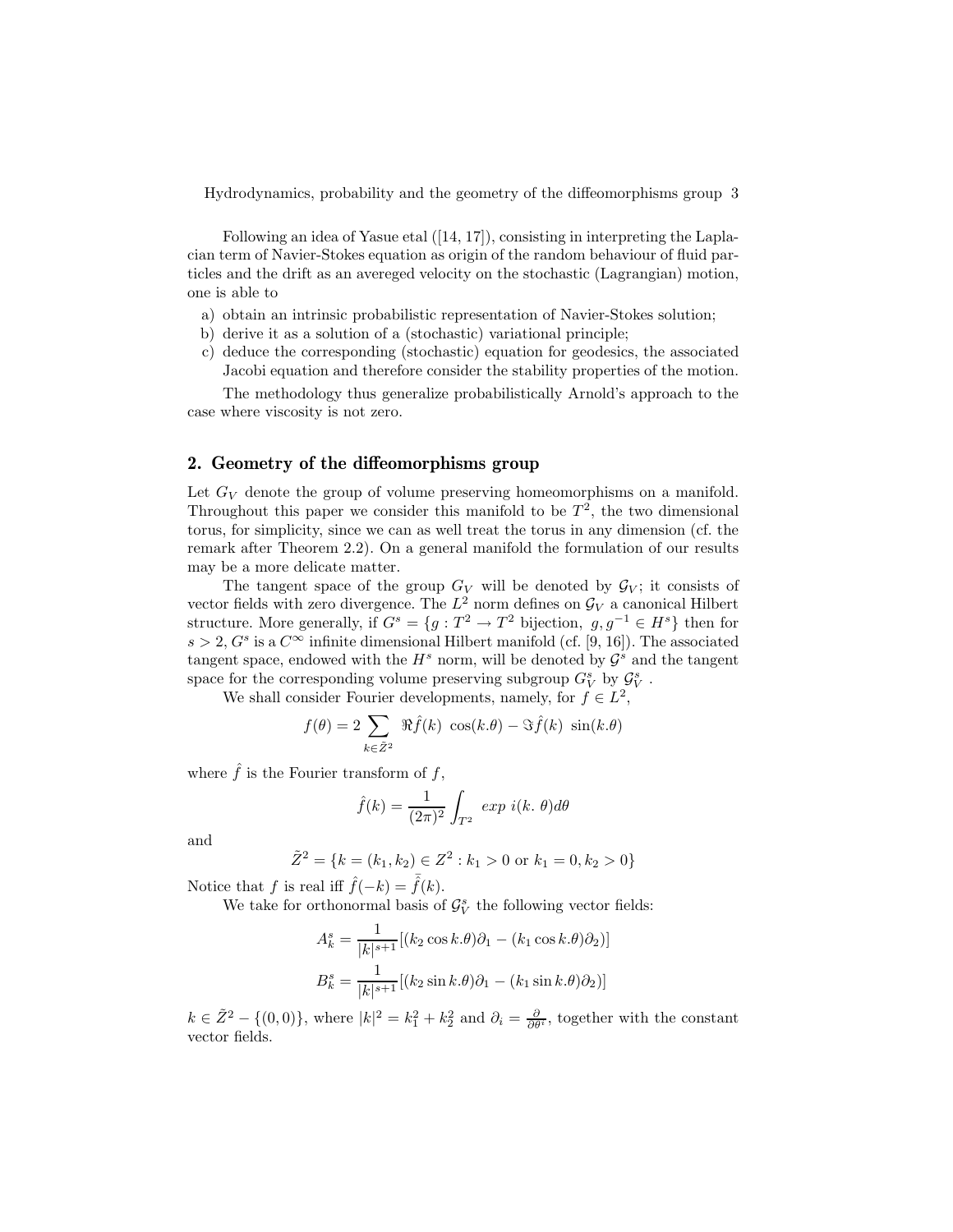When  $s = 0$  we omit the corresponding index in the notation. The constants of structure of  $\mathcal{G}_{V}^{s}$  are

$$
[A_k^s, A_l^s] = \frac{[k, l]}{2|k|^{s+1}|l|^{s+1}}(|k+l|^{s+1}B_{k+l}^s + |k-l|^{s+1}B_{k-l}^s)
$$
  
\n
$$
[B_k^s, B_l^s] = -\frac{[k, l]}{2|k|^{s+1}|l|^{s+1}}(|k+l|^{s+1}B_{k+l}^s - |k-l|^{s+1}B_{k-l}^s)
$$
  
\n
$$
[A_k^s, B_l^s] = -\frac{[k, l]}{2|k|^{s+1}|l|^{s+1}}(|k+l|^{s+1}A_{k+l}^s - |k-l|^{s+1}A_{k-l}^s)
$$
  
\n
$$
[\partial_i, A_k^s] = -k_i B_k^s
$$
  
\n
$$
[\partial_i, B_k^s] = k_i A_k^s
$$

One can find a detailed proof of these expressions in [6] for the case where  $s = 0$ , a computation that extends easily to the general case. For the torus of higher dimensions we refer to [7].

Define the following functions

$$
\alpha_{k,l}^s := \frac{1}{4(|k||l||k+l|)^{s+1}}(|k+l|^{2(s+1)} - |k|^{2(s+1)} + |l|^{2(s+1)})
$$
  

$$
\beta_{k,l}^s := \frac{1}{4(|k||l||k-l|)^{s+1}}(|k-l|^{2(s+1)} - |k|^{2(s+1)} + |l|^{2(s+1)})
$$
  

$$
[k,l] = k_1 l_2 - k_2 l_1
$$

The Christoffel symbols for the Levi-Civita connection associated to the  $H<sup>s</sup>$ metric can be explicitly computed; they are given by

$$
\begin{split} \Gamma_{A_k^s,A_l^s}^s &= [k,l](\alpha_{k,l}^s B_{k+l}^s + \beta_{k,l}^s B_{k-l}^s) \\ \Gamma_{B_k^s,B_l^s}^s &= [k,l](-\alpha_{k,l}^s B_{k+l}^s + \beta_{k,l}^s B_{k-l}^s) \\ \Gamma_{A_k^s,B_l^s}^s &= [k,l](-\alpha_{k,l}^s A_{k+l}^s + \beta_{k,l}^s A_{k-l}^s) \\ \Gamma_{B_k^s,A_l^s}^s &= [k,l](-\alpha_{k,l}^s A_{k+l}^s - \beta_{k,l}^s A_{k-l}^s) \end{split}
$$

In the case where  $s = 0$  the proof can be found in [6].

A similar computation for the space  $Diff(S^1)$  was done in [1].

In order to study the geodesics corresponding to the Euler equation in fact only this case is (physically) relevant: the  $L^2$  norm (i.e., the energy) has to be considered, even if one is lead, for technical reasons, to consider the equations in higher order Sobolev spaces, where the  $L^2$  norm gives rise to weak Riemannian structures (cf.  $[9],[16]$ ).

Concerning the corresponding Ricci curvature (for the  $H<sup>s</sup>$  metric) we have the following explicit expression

$$
Ricci_s(A_j^s) = -2\sum_i [i,j]^2 (\alpha_{i,j}^s \alpha_{j,i}^s + \beta_{i,j}^s \beta_{j,i}^s) A_j^s
$$
  

$$
-2\sum_i [i,j]^2 \frac{|i+j|^{s+1}}{(|i||j|)^{s+1}} \beta_{i+j,i}^s A_j^s - 2\sum_i [i,j]^2 \frac{|i-j|^{s+1}}{(|i||j|)^{s+1}} \beta_{i-j,i}^s A_j^s
$$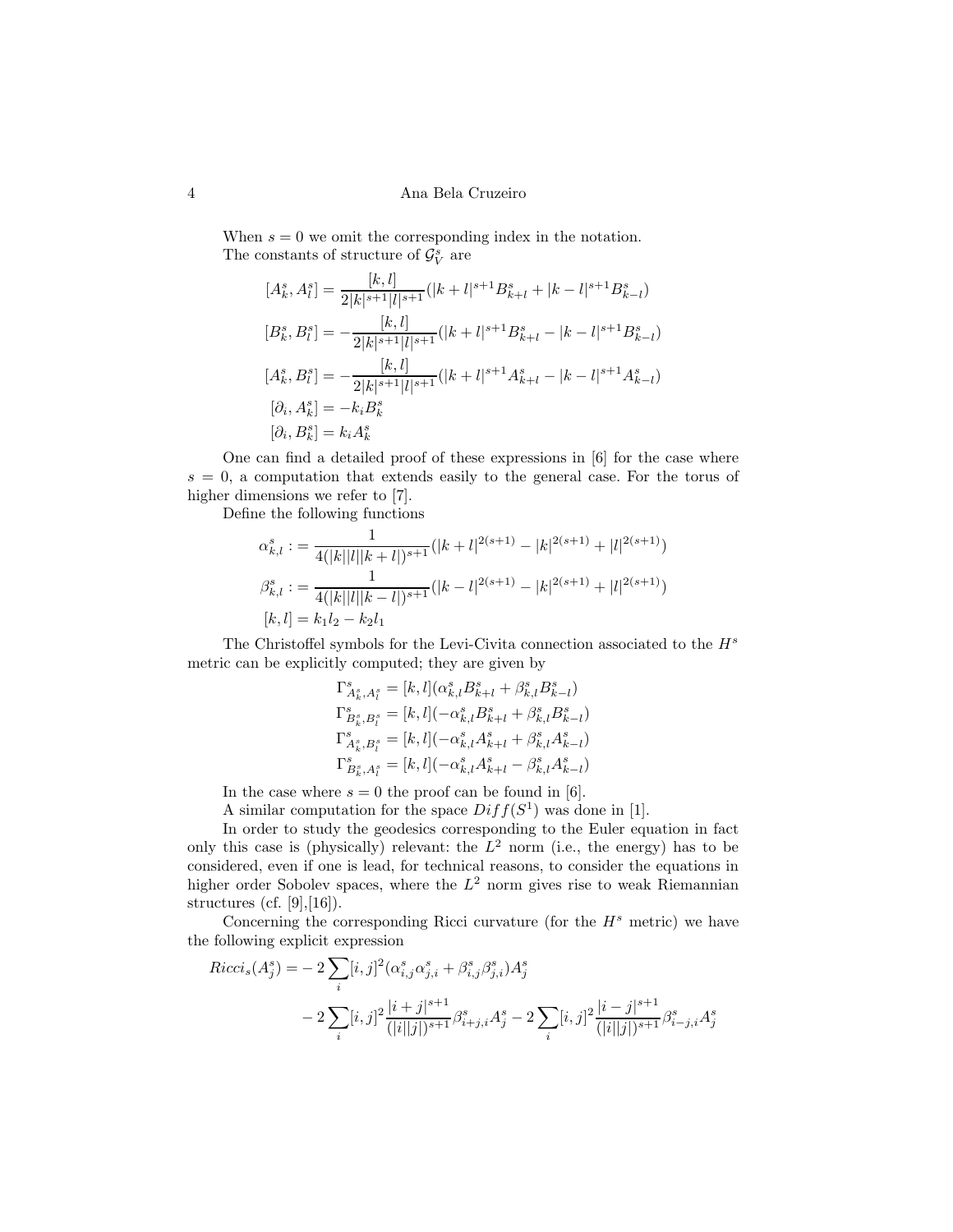and an analogous one for  $Ricci_s(B_j^s)$  (the curvature is a diagonal operator).

This result was proved in [7] for the case  $s = 0$ . We notice that, in this case, the last two terms in each of the Ricci curvature expressions are symmetric,

$$
\frac{|i+j|}{|i||j|}\beta_{i+j,i} + \frac{|i-j|}{|i||j|}\beta_{i-j,i} = \frac{-(i|j)}{|i|^2|j|^2} + \frac{(i|j)}{|i|^2|j|^2} = 0
$$

and we are there left with only the first terms, which reduce to:

$$
Ricci(A_j) = -\sum_{i} [i, j]^4 \frac{(|i|^2 + |j|^2)}{|i|^2 |j|^2 |i - j|^2 |i + j|^2} A_j
$$
  
\n
$$
Ricci(B_j) = -\sum_{i} [i, j]^4 \frac{(|i|^2 + |j|^2)}{|i|^2 |j|^2 |i - j|^2 |i + j|^2} B_j.
$$

We observe that the  $Ricci_s$  tensors are given by divergent quantities. On the Lie algebra  $\mathcal{G}_{V}^{s}$  we may define the following process

$$
dx(t) = \sum_{k \neq 0} (A_k^s dx_k(t) + B_k^s dy_k(t))
$$

with  $s \geq 2$ , where  $x_k$ ,  $y_k$  are independent copies of real Brownian motions. The stochastic flow

$$
dg(t) = (odx(t))(g(t))
$$

$$
g(0) = e
$$

(e being the identity) is a well defined stochastic flow of diffeomorphisms (cf. [12] and [13, 5] for exponents s non necessarily greater then 2). Its generator is

$$
L^s = \frac{1}{2} \sum_{k \neq 0} \partial_{A_k^s} \partial_{A_k^s} F(g) + \frac{1}{2} \sum_{k \neq 0} \partial_{B_k^s} \partial_{B_k^s} F(g).
$$

**Theorem 2.1.** The process  $g(t)$  coincides with the Brownian motion associated to the metric  $H^s$ .

The proof follows from the explicit expression of the Christoffel symbols, more precisely from the fact that  $\Gamma_{A_k^s, A_k^s}^s = \Gamma_{B_k^s, B_k^s}^s = 0.$ 

The Laplace-Beltrami operator on vector fields Z reads,

$$
\mathcal{L}^s Z = \frac{1}{2} \sum_{k \neq 0} \nabla_{A_k^s}^s \nabla_{A_k^s}^s Z + \frac{1}{2} \sum_{k \neq 0} \nabla_{B_k^s}^s \nabla_{B_k^s}^s Z.
$$

where  $\nabla^s$  denotes the covariant derivative for the  $H^s$  metric.

Then we have the following fundamental result that enables us to relate the classical Laplacian term in Navier-Stokes equations to the stochastic geometry on the space of (volume preserving) diffeomorphisms: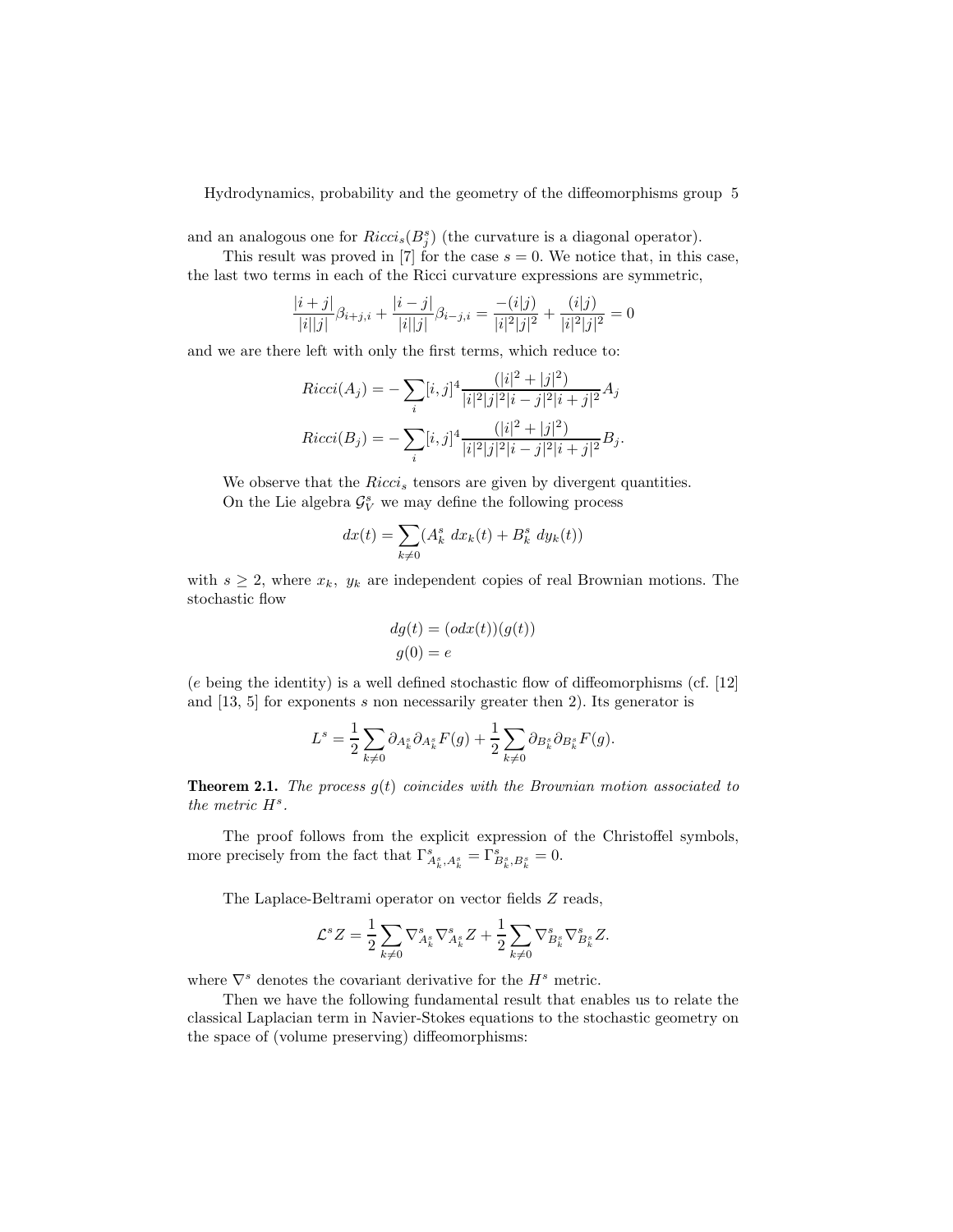**Theorem 2.2.** ([5]) When computed on functionals of the form  $F(g)(\theta) = f(g(\theta)),$ f smooth, we have

$$
L^s F(g) = \frac{c}{2} \Delta f
$$

with  $c = \sum_{k \neq 0} \frac{(k_i)^2}{|k|^{2(s+1)}}$  $\frac{(\kappa_i)}{|k|^{2(s+1)}}$ .

The proof can be found in [5] (c.f. also [8]).

Remark 2.3. We mention that most of the results stated in this paper extend without too much trouble (but with a certain amount of work) to the case of a torus of dimension higher then two, once we choose a suitable basis of  $\mathcal{G}_V$  and the corresponding ones for the higher order Sobolev spaces.

Denote by  $\tilde{Z}^d$  a subset of  $Z^d$  such that each equivalence class of the equivalence relation defined by  $k \simeq k'$  if  $k + k' = 0$  has a unique representative in  $\tilde{Z}^{\bar{d}}$ . We should take, for every  $k \neq 0$ , an orthonormal basis of  $\{x \in \mathbb{R}^d : k \cdot x = 0\}$ , namely  $\epsilon_{k,\alpha}, \ \alpha = 1, ..., d$  and define

$$
A_{k,\alpha} = \epsilon_{k,\alpha} \cos(k.\theta)
$$
  

$$
B_{k,\alpha} = \epsilon_{k,\alpha} \sin(k.\theta)
$$

to obtain (after normalization) the corresponding basis of  $\mathcal{G}_{V}^{s}$ .

Furthermore we should assume that  $\sum_{k,\alpha} [(\epsilon_{k,\alpha})^i]^2$  is independent of i and that  $\sum_{k,\alpha} [(\epsilon_{k,\alpha})^i](\epsilon_{k,\alpha})^j$  = 0 for  $i \neq j$  in order to obtain the generalization of last theorem.

For the generalization of some of the results in this paper to torus of dimensions bigger then 2 we refer to [7] and to [8].

For regularity reasons, in order to avoid geometrical divergent quantities such as the Ricci tensors, we are going from now on to consider a truncated Brownian motion  $x^N(t)$  defined as

$$
dx^{N}(t) = \sum_{0 < |k| \leq N} (A_{k}^{s} dx_{k}(t) + B_{k}^{s} dy_{k}(t))
$$

and the corresponding process  $g^N(t)$  with generator  $L^{s,N}$ . Then, by the same arguments of Theorem 2.2. we can show that, when computed on functionals of the form  $F(g)(\theta) = f(g(\theta))$ , f smooth, we have

$$
L^{s,N}F(g) = \frac{c_N}{2}\Delta f
$$

with  $c_N = \sum_{0 < |k| \le N} \frac{(k_i)^2}{|k|^{2(s+1)}}$  $\frac{(\kappa_i)}{|k|^{2(s+1)}}$ .

## 3. A variational principle

For a time dependent vector field  $u \in L^2([0,T]; \mathcal{G}_V)$ , let  $g_u^N$  be a solution of the s.d.e. with values in  $G_V$ ,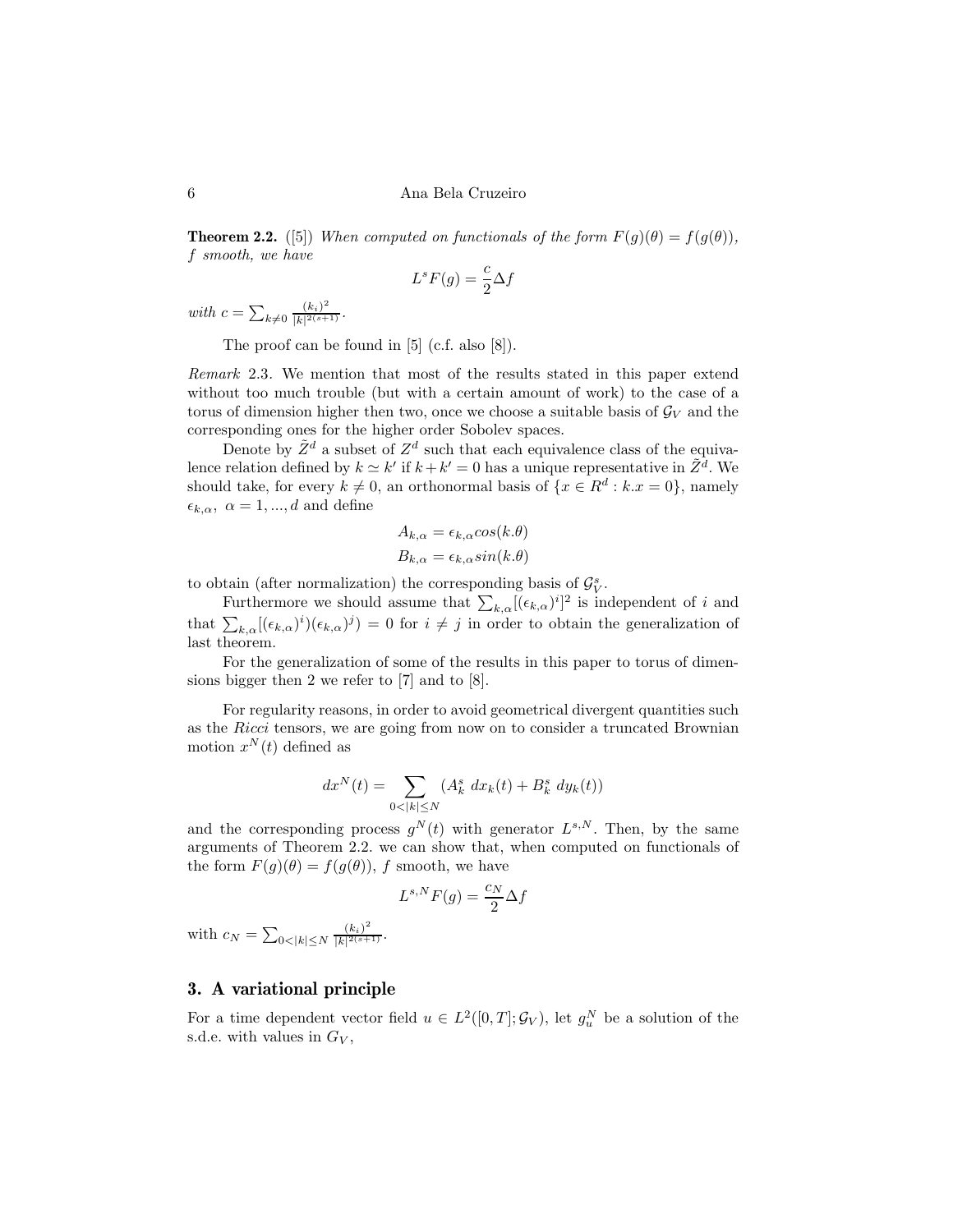$$
dg_u^N(t) = (u(t)dt + \sqrt{\frac{\nu}{c_N}} o dx^N(t))g_u^N(t), \ g_u(0) = e
$$

with generator

$$
L^{s,N}_u F(g) = \frac{\nu}{c_N} L^{s,N} F + \sum_k u^{A^s_k} \partial_{A^s_k} F + \sum_k u^{B^s_k} \partial_{B^s_k} F.
$$

A weak solution of such stochastic differential equation can be shown to exist (cf. [5]).

Then, when computed on functionals of the form  $F(g)(\theta) = f(g(\theta))$ , f smooth, we have

$$
L_u^s F(g) = \nu \Delta f + u.\nabla f.
$$

Notice that the constant appearing in the diffusion coefficient is chosen to produce, after "projection" on pointwise functions, the viscosity parameter  $\nu$  in front of the Laplacian.

For smooth functionals  $F(g, t)$  denote

$$
DF(g(t),t) = lim_{\epsilon \to 0} E^{\mathcal{P}_t}(F(g(t+\epsilon),t+\epsilon) - F(g(t),t))
$$

For (time dependent) vector fields  $Z(t,.) \in \mathcal{G}_V$ , and using the Itô parallel transport (associated to the Levi-Civita connection)  $\mathcal{T}_{s-t}$  above the process  $g(t)$ , which is the solution of the stochastic differential equation

$$
d_t[T_{s\leftarrow t}]Z_t = -(\Gamma_k)_{g(t)} \circ dx_t^k [T_{s\leftarrow t}]Z_t
$$

$$
[T_{s\leftarrow s}] = Id
$$

define

$$
DZ(g(t),t) = lim_{\epsilon \to 0} \frac{1}{\epsilon} E^{\mathcal{P}_t}(\mathcal{T}_{t \leftarrow (t+\epsilon)} Z(g(t+\epsilon), t+\epsilon) - Z(g(t), t))).
$$

Consider now the following (stochastic) action functional

$$
S[g] = \frac{1}{2}E \int_0^T ||Dg(t)||_{L^2}^2 dt
$$

The Navier-Stokes solution can be characterized as the drift of a critical process for this action. More precisely we have,

#### Theorem 3.1.  $([5])$

The process  $g_u^N(t)$  is a critical point of the energy functional S if and only if u verifies the N. S. equation

$$
\frac{\partial u}{\partial t} + u.\nabla u = \nu \Delta u - \nabla p
$$
  
div  $u = 0$ .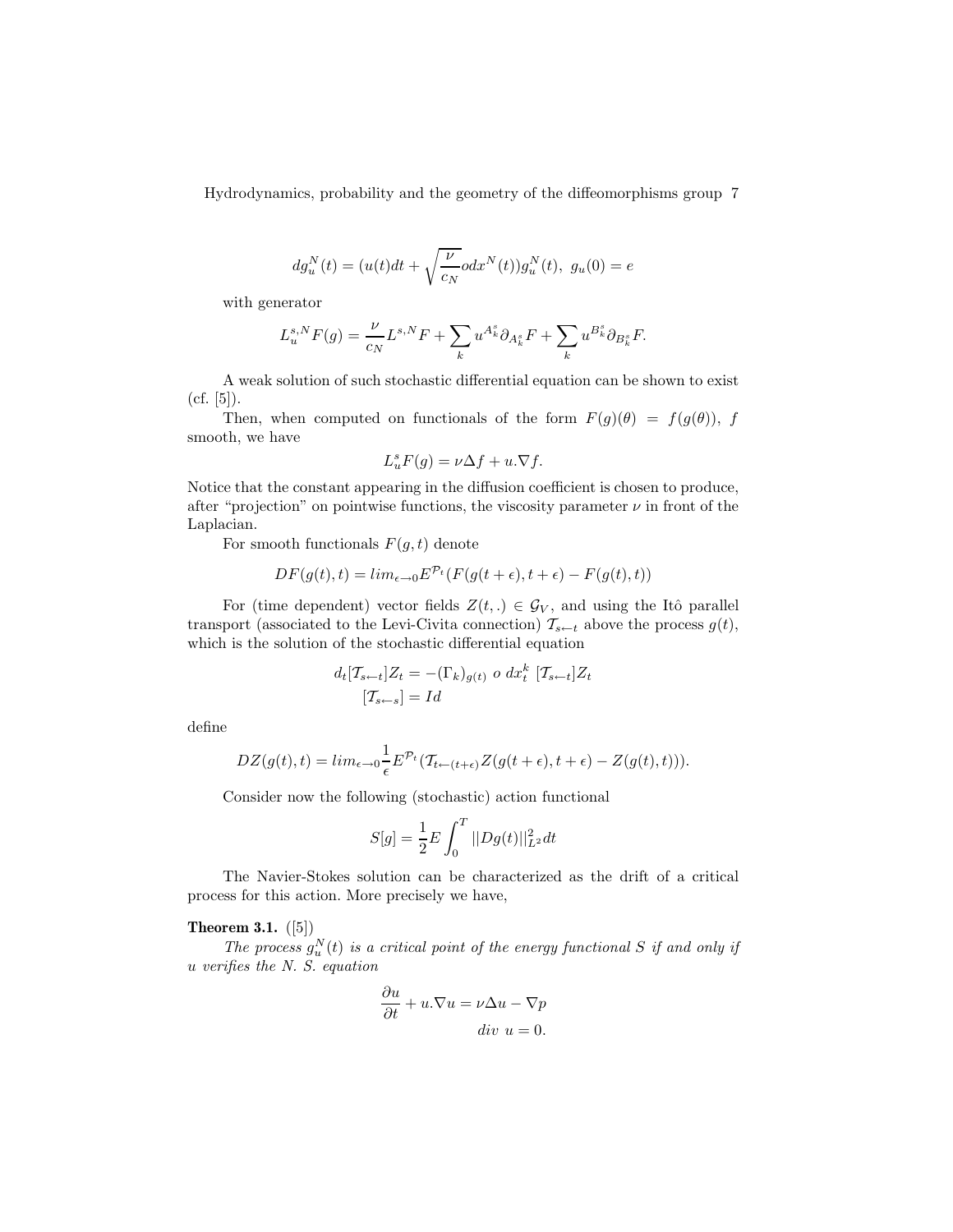We precise that *critical* here means in the space of continuous  $G_V$ -valued semi-martingales  $g(t)$  with  $g(0) = e$  with variations defined as

$$
(D_l)S[e_{\cdot}(v)] = \frac{d}{d\epsilon}S[e_{\cdot}(v)og(\cdot)]|_{\epsilon=0}
$$

where

$$
e_t(v), v \in C^1([0, T]; \mathcal{G}_V^{\infty}), v(0,.) = 0, v(T,.) = 0
$$
  

$$
\frac{de_t(v)}{dt} = \dot{v}(t, e_t(v)), e_0(v) = e.
$$

#### 4. Stochastic geodesics equation

To a variational principle a Euler-Lagrange dynamics can be associated. In this framework the corresponding equations are stochastic and correspond to a "regularized" version of the equation of geodesics for the  $L^2$  metric.

Writing  $e_k$  for a generic element of the basis of  $\mathcal{G}_{V}^{s}$   $(A_k^s$  or  $B_k^s)$  and  $u^k = u^{e_k}$ , define the following truncated approximation of the  $Ricci_s$  tensor

$$
\begin{split} R_{s}^{N}(\tilde{u})=&\sum_{0<|k|\leq N}\sum_{l,m}\Gamma_{e_{k},e_{l}}^{s}(\Gamma_{e_{m},e_{k}}^{s}|e_{l})\tilde{u}^{m}-([e_{k},e_{m}]|e_{l})\Gamma_{l,k}^{s}\tilde{u}^{m}\\ =&-2\sum_{0<|k|\leq N}\sum_{m}[k,m]^{2}(\alpha_{k,m}^{s}\alpha_{m,k}^{s}+\beta_{k,m}^{s}\beta_{m,k}^{s})\tilde{u}^{m}\\ &-4\sum_{0<|k|\leq N}[k,m]^{2}\frac{|k+m|^{s+1}}{(|k||m|)^{s+1}}\beta_{k+m,k}^{s}\tilde{u}^{m} \end{split}
$$

**Theorem 4.1.** Let  $s \geq 0$ . The vector field  $\tilde{u}(t, \theta) = -u((T - t), \theta)$  is a solution of the Navier-Stokes equation if and only if u is a martingale of the process  $g_u^N$ .

Equivalently,

$$
DDg_u^N(t) - \frac{\nu}{2c} R_s^N(Dg_u^N) = 0 \ a.e.
$$

with

$$
g_u^N(0) = e, \ Dg_u^N(T) = u(T, g_u^N(T))
$$

or

$$
\frac{\partial \tilde{u}}{\partial t} + \tilde{u}^k \nabla_{e_k} \tilde{u} - \mathcal{L}^{s,N} \tilde{u} + \frac{\nu}{2c_N} R_s^N(\tilde{u}) = 0
$$

Remark 4.2.

1. The presence of the truncated Ricci term is due to the choice of the Itô stochastic parallel transport (associated with the Levi-Civita connection). This term disappears if we define the operator  $D$  using the so-called "damped" parallel transport, which incorporates the effect of the curvature.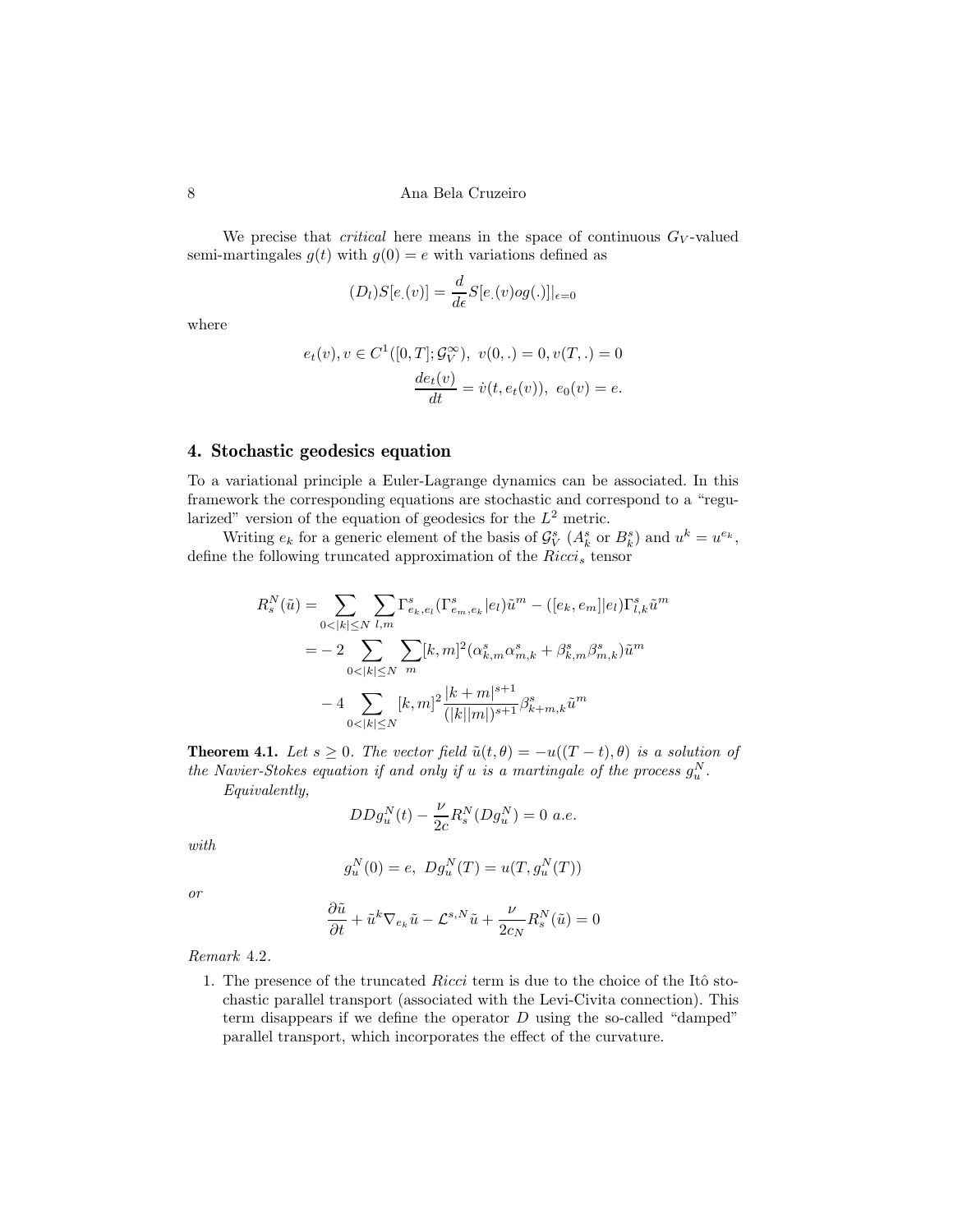- 2. The covariant derivation appearing in the last formula of the Theorem is the one associated to the  $L^2 = H^0$  metric, as it should be, since it is the (Euler) non linear term of the equation. On the other hand the stochastic perturbations of the Euler equation, responsible for the second order term of the Navier-Stokes equation, are related to the  $H<sup>s</sup>$  metric.
- 3. The expression

$$
\mathcal{L}^{s,N}\tilde{u} - \frac{\nu}{2c_N}R_s^N(\tilde{u}) = \nu \Delta \tilde{u}
$$

may be well defined with each of its separate terms divergent, depending on the regularity of the Navier-Stokes velocity function  $u$ .

*Proof.* The term  $\tilde{u}^k \nabla_{e_k} \tilde{u}$  corresponds, as said before, to the non-linear part of the Navier-Stokes equation; so, in this proof, we will be analysing the term coming from the stochastic perturbation and, for simplicity, we omit the index s in the corresponding Christoffel symbols.

Writing

$$
\begin{aligned} \nabla_{e_k}^s \nabla_{e_k}^s \tilde{u} &= \partial_{e_k} (\nabla_{e_k}^s \tilde{u}) + \Gamma_{k,l} (\nabla_{e_k}^s \tilde{u})^l \\ &= \partial_{e_k} \partial_{e_k} \tilde{u} + \Gamma_{k,l} \Gamma_{k,m}^l \tilde{u}^m \end{aligned}
$$

we have

$$
\begin{aligned} &\sum_{0<|k|\leq N}\nabla_{e_k}^s\nabla_{e_k}^s\tilde{u}-\partial_{e_k}\partial_{e_k}\tilde{u}-R_s^N(\tilde{u})\\ &=\sum_{0<|k|\leq N}\sum_{l,m}\Gamma_{k,l}[e_k,e_m]^l\tilde{u}^m-\Gamma_{l,k}[e_k,e_m]^l\tilde{u}^m\\ &=\sum_{0<|k|\leq N}\sum_{l,m}[e_k,e_l][e_k,e_m]^l\tilde{u}^m \end{aligned}
$$

We analyse the component in  $B_m^s$  (the one in  $A_m^s$  will give a similar result). We have to sum the last expression in the indices  $k$  and  $l$ . The two non zero contributions come from

$$
\begin{aligned} I = [A_k^s, B_m^s]^{A_l^s} [A_k^s, A_l^s] \tilde{u}^{B_m^s} \\ II = [B_k^s, B_m^s]^{B_l^s} [B_k^s, B_l^s] \tilde{u}^{B_m^s} \end{aligned}
$$

Computation of I:

When 
$$
l = k + m
$$
,

$$
I = -\frac{[k,m]}{2|k|^{s+1}|m|^{s+1}}|k+m|^{s+1}\frac{[k,k+m]}{2|k|^{s+1}|k+m|^{s+1}}(|2k+m|^{s+1}B_{2k+m}^s
$$
  
+|m|^{s+1}B\_m^s)\tilde{u}^{B\_m^s}  
= -\frac{[k,m]^2}{4|k|^{2(s+1)}|m|^s}(|2k+m|^{s+1}B\_{2k+m}^s + |m|^{s+1}B\_m^s)\tilde{u}^{B\_m^s}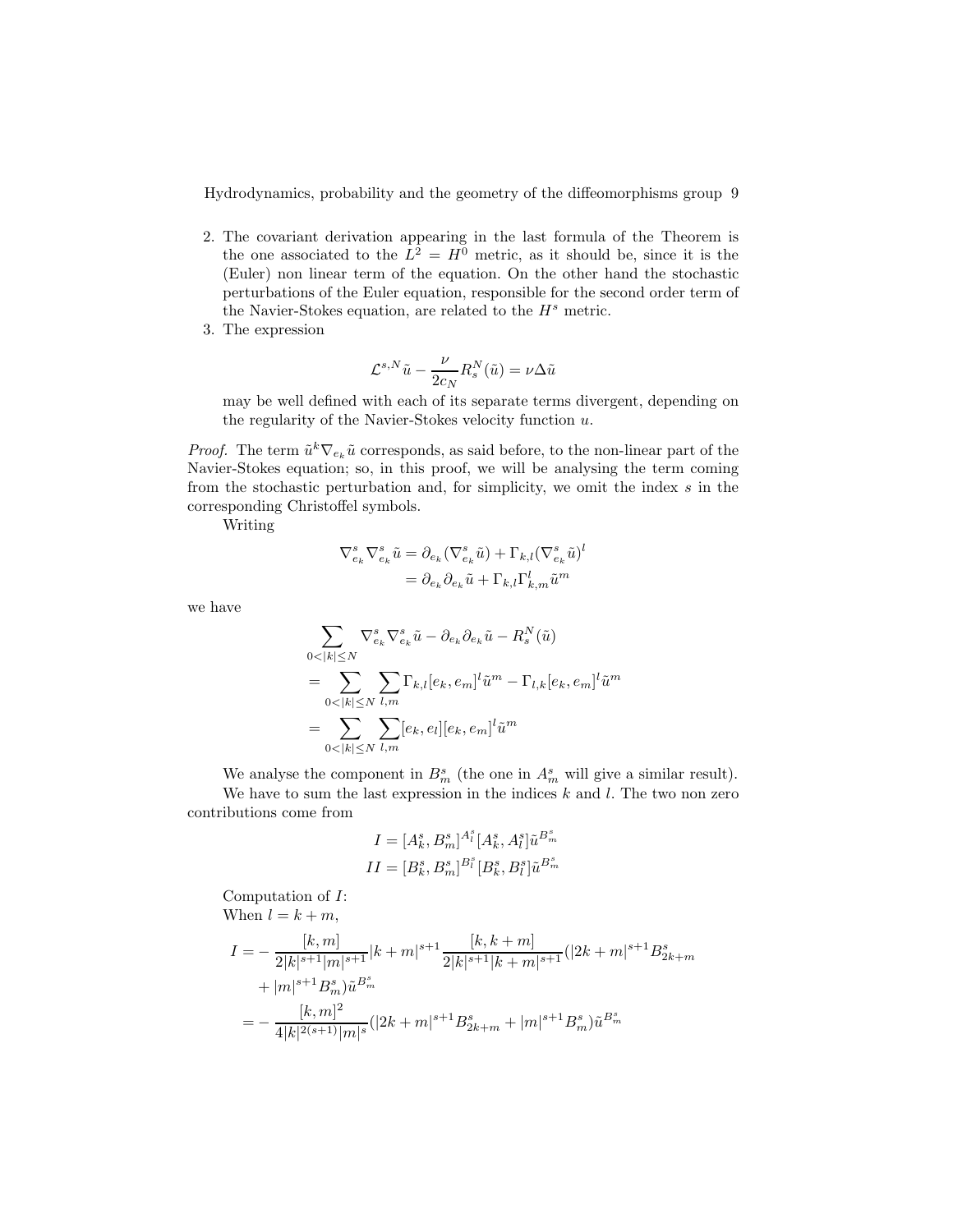and, when  $l = k - m$ ,

$$
I = -\frac{[k,m]}{2|k|^{s+1}|m|^{s+1}}|k-m|^{s+1}\frac{[k,m]}{2|k|^{s+1}|k-m|^{s+1}}(|2k-m|^{s+1}B_{2k-m}^s
$$
  
+|m|^{s+1}B\_m^s)\tilde{u}^{B\_m^s}  
= -\frac{[k,m]^2}{4|k|^{2(s+1)}|m|^{s+1}}(|2k-m|^{s+1}B\_{2k-m}^s+|m|^{s+1}B\_m^s)\tilde{u}^{B\_m^s}

(notice that  $B_{-m}^s = B_m^s$ ).

Concerning II, we have, for  $l = k + m$ ,

$$
II = \frac{[k,m]^2}{4|k|^{2(s+1)}|m|^{s+1}}(|2k+m|^{s+1}B_{2k+m}^s - |m|^{s+1}B_m^s)\tilde{u}^{B_m^s}
$$

and, for  $l = k - m$ ,

$$
II = \frac{[k,m]^2}{4|k|^{2(s+1)}|m|^{s+1}} (|2k-m|^{s+1} B_{2k-m}^s - |m|^s B_m^s) \tilde{u}^{B_m^s}
$$

Summing up in  $k$  the non diagonal terms cancel and

$$
\sum_{0<|k|\leq N} (\nabla_{e_k}^s \nabla_{e_k}^s \tilde{u})^{B_m^s} - (R_s^N \tilde{u})^{B_m^s} = -\sum_k \frac{[k,m]^2}{2|k|^{2(s+1)}} \tilde{u}^{B_m^s}
$$

$$
= -\sum_k \frac{k_1^2 m_2^2}{2|k|^{2(s+1)}} \tilde{u}^{B_m^s} - \sum_k \frac{k_2^2 m_1^2}{2|k|^{2(s+1)}} \tilde{u}^{B_m^s} + \sum_k \frac{k_1 m_2 k_2 m_1}{2|k|^{2(s+1)}} \tilde{u}^{B_m^s}
$$

$$
\text{Since } c_N = \sum_{0<|k|\leq N} \frac{k_1^2}{|k|^{2(s+1)}} = \sum_{0<|k|\leq N} \frac{k_2^2}{|k|^{2(s+1)}},
$$

$$
\sum_{0<|k|\leq N} \frac{1}{2} ((\nabla_{e_k}^s \nabla_{e_k}^s \tilde{u})^{B_m^s} - \frac{\nu}{c_N} (R_s^N \tilde{u})^{B_m^s}) = -\nu m^2 \tilde{u}^{B_m^s}
$$

that is, we have the spectral decomposition of the Laplace operator, and the result follows.

The first statement of the theorem, namely the characterization of  $u(g_u^N)$  as a martingale, comes from Itô formula and the fact that the bounded variation part of this process is precisely the expression  $\frac{\partial \tilde{u}}{\partial t} + \tilde{u}^k \nabla_{e_k} \tilde{u} - \mathcal{L}^{s,N} \tilde{u} + \frac{\nu}{2c_N} R_s^N(\tilde{u})$ .  $\Box$ 

# 5. Final comments

The probabilistic characterization of the Navier-Stokes solutions described above allows to study various of their properties. But one can legitemely ask wether it shares any light on the construction of the solutions itself. This would amount to ask wether we can solve directly (and in a probabilistic way) the stochastic equation

$$
DDg_u^N(t)+\frac{\nu}{2c_N}R_s^N(Dg_u^N)=0
$$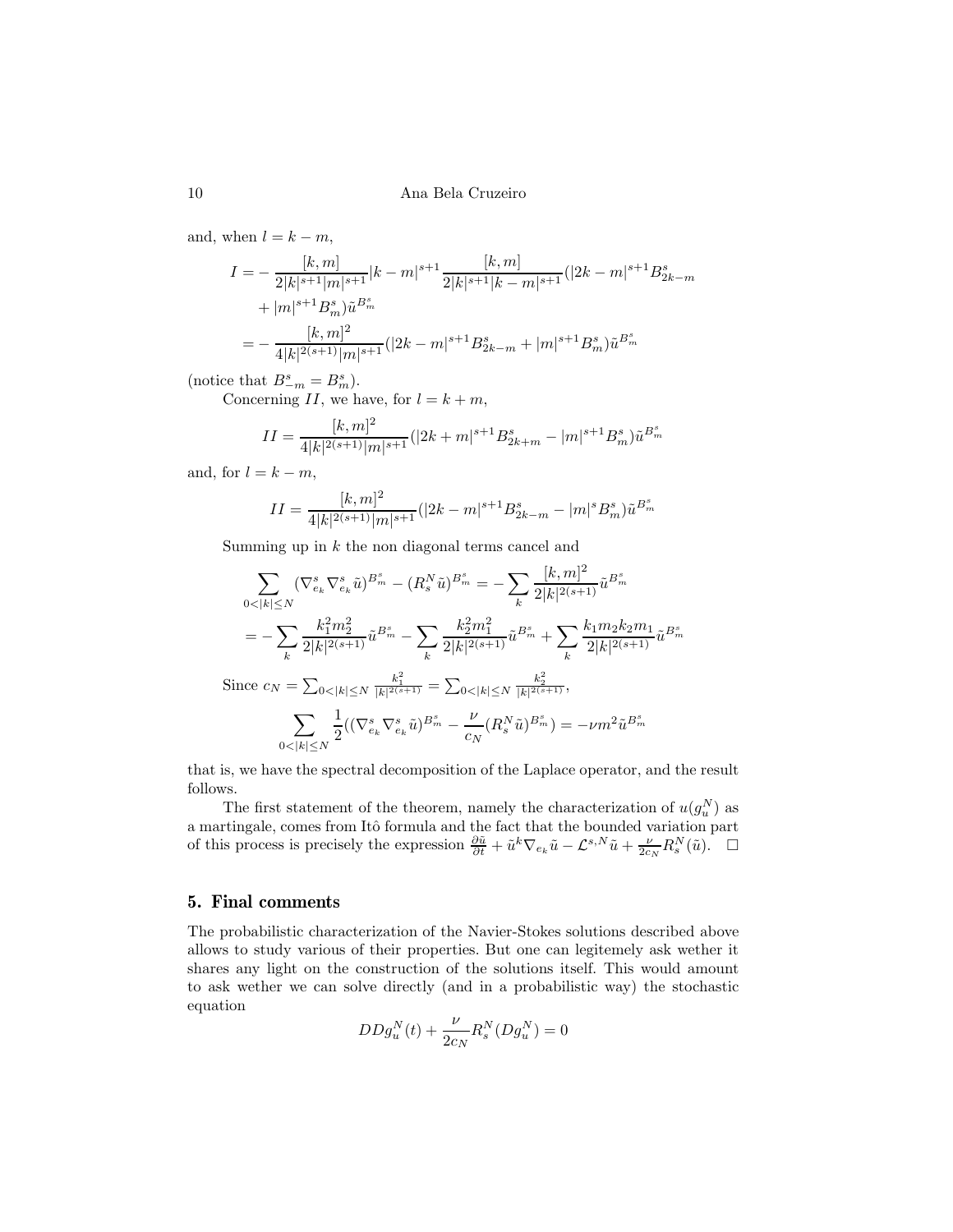Stated like this, we do not have a straightforward answer. Nevertheless one can use another probabilistic characterization, in terms of forward-backward stochastic equations, based on the observation that the process  $g_u^N(t)$  satisfies not only

$$
dg_u^N(t) = (u_t dt + \sqrt{\frac{\nu}{c_N}} o dx_N(t)) g_u^N(t), \ g_u^N(0) = e
$$

but also the equation

$$
du_t = -\nabla p(t, g_u^N(t))dt + X_t dx_N(t), \ Dg_u^N(T) = u(T, g_u^N(T))
$$

Considering these two equations as a system on  $(g_u^N(t), u_t, X_t)$  we have a forward-backward system to solve (analytically and numerically) (cf. [8] and work in progress).

## References

- [1] H. Airault, P. Malliavin, Quasi-invariance of Brownian measures on the group of circle homeomorphisms and infinite-dimensional Riemannian geometry.J. Funct. Anal. 241 (2006), 99–142.
- [2] A. Albeverio, A.B. Cruzeiro, Global flows with invariant (Gibbs) measures for Euler and Navier-Stokes two dimensional fluids. Comm. Math. Phys. 129 (1990), 431–444.
- [3] V.I. Arnold, Sur la géométrie différentielle des groupes de Lie de dimension infinie et ses aplications à l' hidrodynamique des fluides parfaits. Ann. Inst. Fourier 16 (1966), 316–361.
- [4] G.K. Batchelor, The theory of homogeneous turbulence. Cambridge Monographs on Mechanics & Applied Math. Series, 1953.
- [5] F. Cipriano, A.B. Cruzeiro, Navier-Stokes equation and diffusions on the group of homeomorphisms of the torus. Comm. Math. Phys. 275 (2007), 255–269.
- [6] A.B. Cruzeiro, F. Flandoli, P. Malliavin, Brownian motion of volume preserving diffeomorphisms and existence of global solutions of 2D stochastic Euler equation. J. Funct. Anal. 242 (2007), 304–326.
- [7] A.B. Cruzeiro, P. Malliavin, Nonergodicity of Euler fluid dynamics on tori versus positivity of the Arnold-Ricci tensor. J. Funct. Anal. 254 (2008), 1903–1925.
- [8] A.B. Cruzeiro, E. Shamarova, Navier-Stokes equations and forward-backward SDEs on the group of diffeomorphisms of a torus. To appear in Stoch. Proc. and their Applic.
- [9] D. Ebin, J. Marsden, Groups of diffeomorphisms and the motion of an incompressible *fluid.* Ann. of Math.  $92(1)$  (1970), 102–163.
- [10] A.V. Fursikov, A.I. Komech, M.I. Vishik, Some mathematical problems of statistical hydrodynamics. Dokl. Akad. Nauk. SSSR 246(5) (1979), 1037–1041.
- [11] R. Galanti, A. Tsinober, Is turbulence ergodic?. Phys. Letters A 330 (2004), 173–180.
- [12] H. Kunita, Stochastic flows and stochastic differential equation. Cambridge University Press, 1990.
- [13] P. Malliavin, The canonic diffusion above the diffeomorphism group of the circle. C.R. Acad. Sci. Paris 329 Ser. I (1999), 325–329.